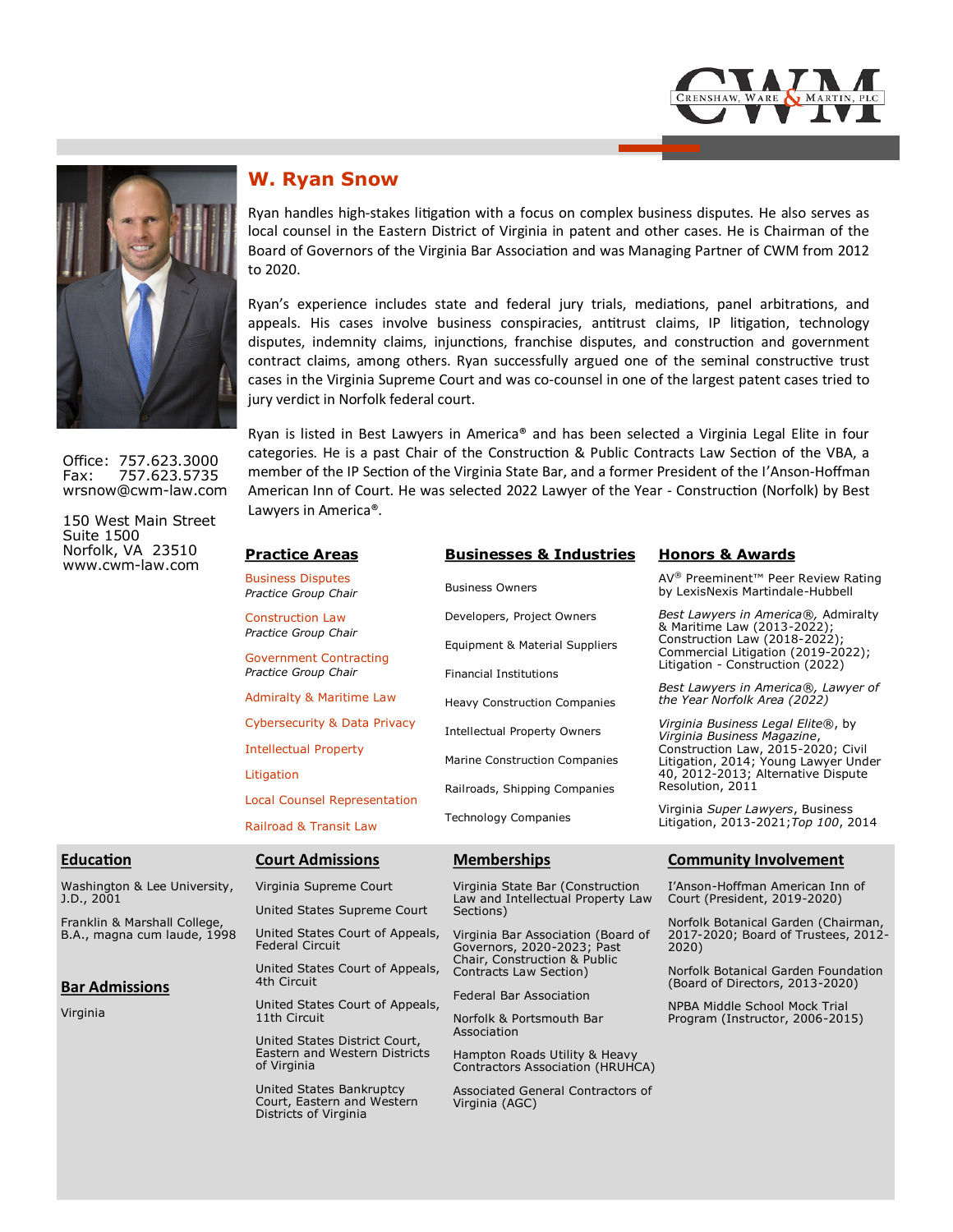

## **Representative Experience**

- Represents business clients in complex contract cases, business conspiracy cases, business interference cases, intellectual property cases, technology disputes, commercial lease disputes, antitrust actions, declaratory judgment actions, injunctions, mediations, arbitrations and others.
- Represents construction clients, owners and sureties in contract negotiations, teaming agreements, installation and design defects, mechanic's liens, payment and performance bond claims, change order disputes, differing site condition claims, indemnity actions and others.
- Represents government contractors in contract drafting, business structures, teaming agreements, protests, change orders, equitable adjustments, litigation, appeals, cybersecurity and others.
- Represents maritime clients and railroad interests in marine construction cases, cargo cases, limitation actions, vessel arrests, MARPOL investigations, riparian rights disputes, property disputes, preemption cases, FELA cases, ICCTA challenges and others.

### **Representative Cases**

# **CASE RESULTS DEPEND ON A VARIETY OF FACTORS UNIQUE TO EACH CASE. THEY DO NOT GUARANTEE OR PREDICT SIMILAR RESULTS IN FUTURE CASES.**

- *Landfill Gas Holdings, LLC v. Cube MAS Holdings, LLC,* AAA Case No. 02-18-0001-9169. (Panel arbitration involving sale of multiple landfill gas energy projects).
- Appeal of Norfolk Dredging Co., ASBCA No. 61071 (equitable adjustment case in Board of Contract Appeals involving USACE dredging project).
- *JTH Tax, Inc. d/b/a Liberty Tax v. Aime Consulting, LLC, et al*., 2:16-cv-279, E.D.Va. (franchise case resulting in \$2.7 million verdict after 3-day trial; affirmed in part and reversed in part on appeal) (Morgan, J.).
- C*arter Machinery Co. v. Lakeshore Toltest Corp.,* CL14-6599*,* York Cir. Ct. (multi-faceted mechanic's lien suit with associated Delaware bankruptcy case).
- *Oasis Brands, Inc. v. Green Innovations Ltd.,* 2:13-cv-529, E.D.Va. (trademark case involving challenge to jurisdiction in Virginia) (Jackson, J.).
- *Norfolk & Portsmouth Belt Line RR Co. v. South Norfolk Jordan Bridge, LLC*, 2:13-cv-234, E.D.Va. (indemnity case arising out of bridge collapse) (Jackson, J.).
- *Segin Systems, Inc. v. Stewart Title Guaranty Co., et al.*, 2:13-cv-190, E.D.Va., PTAB, Fed. Cir. (patent infringement case accusing account reconciliation software) (Jackson, J.).
- *Virginia Innovation Sciences v. Samsung Electronics Co., et al*., 2:12-cv-548, 2:13-cv-332, 2:14-cv-217, E.D.Va., PTAB, Fed. Cir. (series of patent infringement cases involving mobile devices) (Davis, J.).
- *Carter Machinery Co. v. Martin Constr. Group, LLC, et al*., CL-12-3703, Chest. Cir. Ct. (successor liability trial piercing shell company to reach LLCs).
- *St. Joe Company v. Norfolk Redev. & Housing Auth*., 722 S.E.2d 622 (Va. 2012) (constructive trust case recouping funds seized by secured creditor).
- *I/P Engine, Inc. v. AOL, Inc.*, *et al*., 2:11-cv-512, E.D.Va. (patent infringement case accusing search engine advertising) (Jackson, J.).